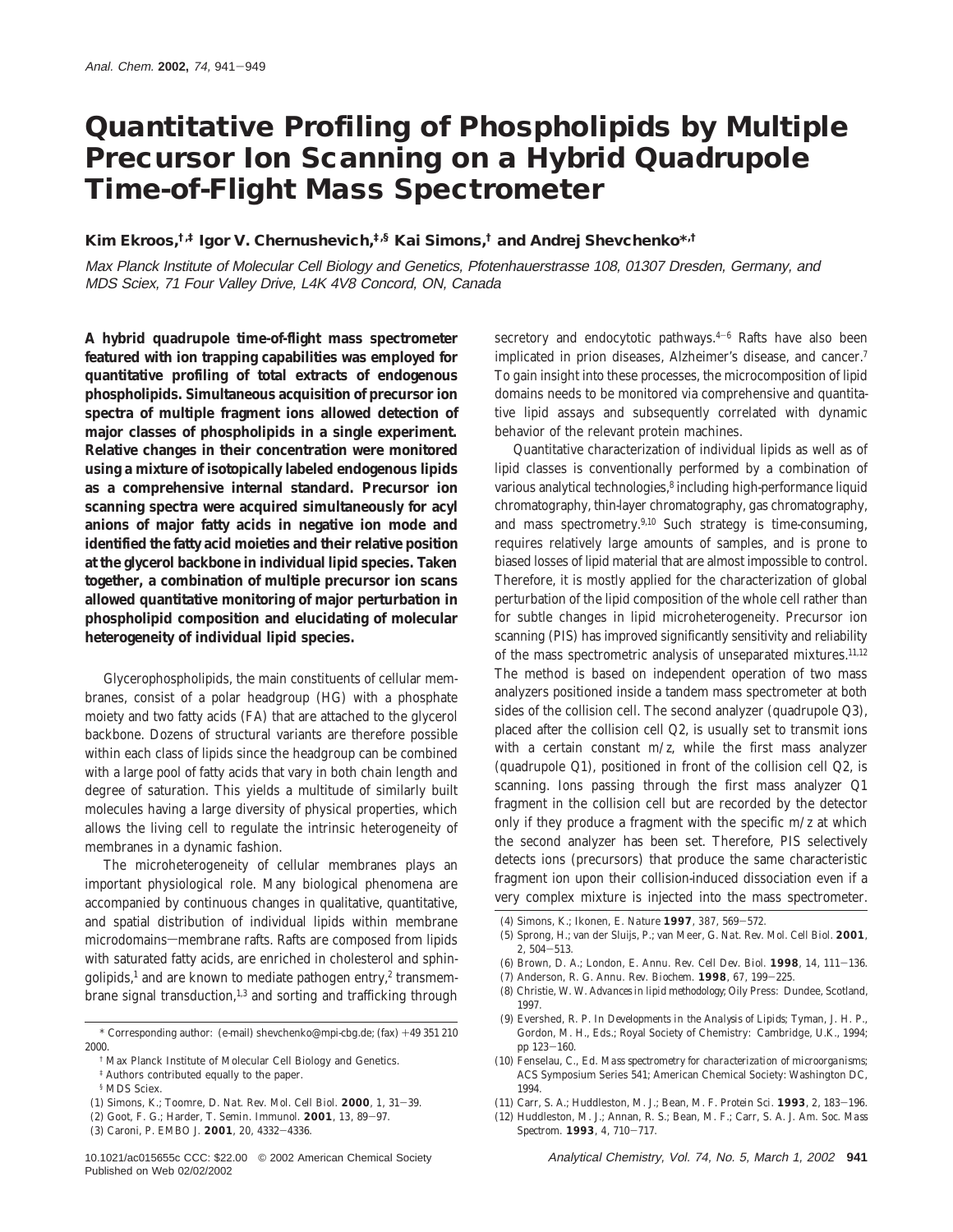Because of low sample consumption (less than  $1 \mu$ L in 30 min), nanoelectrospray mass spectrometry (nanoES MS)<sup>13</sup> increased the sensitivity of PIS, which is often limited by ion statistics and therefore benefits from long acquisition time.14 A combination of nanoES MS and PIS has made possible quantitative analysis of phospholipids in unfractionated mixtures at the low-picomole level.15

Until recently, PIS was performed exclusively on triple quadrupole mass spectrometers, mainly due to relatively small losses of ions in quadrupoles in a single-ion monitoring mode. However, on a triple quadrupole mass spectrometer, only a single precursor ion scan can be acquired at a time. If multiple lipid classes have to be profiled, the analysis has to be repeated several times, making it time-consuming and prone to errors in quantification. To achieve the best sensitivity of a triple quadrupole instrument, both analytical quadrupoles should be operated under lower than the unit resolution settings. Usually the second analytical quadrupole Q3 allows transmitting ions in a window of 2-3 Da to maximize the yield of fragment ions from the collision cell. Since the *<sup>m</sup>*/*<sup>z</sup>* of these ions are typically in 100-300-Da range, fragments originating from other species and from background are often coselected, resulting in "ghost peaks" in precursor ion scan spectra or even in false positive identification.

Hybrid quadrupole time-of-flight (QqTOF) mass spectrometers were introduced a few years ago.<sup>16,17</sup> These instruments revolutionized the field of structural characterization of biomolecules by acquiring tandem mass spectra with high resolution, mass accuracy, and sensitivity provided by parallel detection of all ions (no scanning). However, no efficient precursor ion scanning was possible on QqTOF machines.18 In PIS mode, the analysis does not benefit from a nonscanning acquisition of spectra by the TOF analyzer. On the contrary, the sensitivity of detecting a selected fragment ion (the very essence of precursor ion scanning) is limited by the duty cycle that can be as low as 5% for low molecular weight species.

The breakthrough emerged when the ion trapping and bunching technology was introduced in QSTAR Pulsar mass spectrometers.19 Fragment ions of a given *m*/*z* can be trapped temporarily in the collision cell and then released as a short ion packet into the TOF analyzer. In this way, 100% duty cycle can be achieved for any fragment ion, and it is improved significantly for ions with *m*/*z* close to the specified one.20 This makes QSTAR Pulsar instruments attractive for lipid analysis because inherent features of the TOF analyzer, such as high mass accuracy, resolution, and nonscanning acquisition of spectra, can help to overcome the limitations imposed by conventional quadrupole mass filters.

- (17) Shevchenko, A.; Chernushevich, I.; Ens, W.; Standing, K. G.; Thomson, B.; Wilm, M.; Mann, M. *Rapid Commun. Mass Spectrom.* **<sup>1997</sup>**, *<sup>11</sup>*, 1015- 1024.
- (18) Bateman, R. H.; Carruthers, R.; Hoyes, J. B.; Gilbert, A. J.; Langridge, J. I.; Malone, K.; Bordoli, R. S., Orlando FL 1998; 42.
- (19) Chernushevich, I. *Eur. J. Mass Spectrom.* **<sup>2000</sup>**, *<sup>6</sup>*, 471-479.
- (20) Chernushevich, I.; Loboda, A.; Thomson, B. *J. Mass Spectrom.* **2001**, *36*, <sup>849</sup>-865.

We therefore set out to explore potentialities of the quadrupole time-of-flight instrument featured with trapping of fragment ions capabilities for the analysis of complex mixtures of endogenous lipids. We demonstrate here that multiple classes of phospholipids can be profiled simultaneously and quantitatively. Furthermore, QSTAR Pulsar can decipher lipid mixtures via direct monitoring of fatty acid radicals in individual lipid molecules and can deliver much higher confidence in the identification of lipid species.

#### **MATERIALS AND METHODS**

**Materials.** 1,2-Dilauroyl-*sn*-glycero-3-phosphocholine was purchased from Avanti Polar Lipids, Inc. (Alabaster, AL). 13C-Glucose was purchased from Martek Biosciences Corp. (Columbia, MD) and  $^{13}$ C-methanol (99% atom %  $^{13}$ C) from Cambridge Isotope Laboratories (Andover, MA). *Escherichia coli* strain BL-21 was kindly provided by G. Stier (EMBL, Heidelberg, Germany). *Pichia pastoris* strain SmdII 684 was obtained from Stephen Weeks (EMBL). YNB medium was purchased from Difco Laboratories, Inc. (Detroit, MI). Other components of cell media were obtained from Gibco BRL (Rockville MD). Fetal calf serum (FCS) was obtained from PAA Laboratories GmbH (Cölbe, Germany). Delipidated FCS was obtained from Dr. C. Thiele, (MPI CBG, Dresden, Germany). Oleic acid supplement was purchased from Sigma-Aldrich (St. Louis MO).

**Metabolic Labeling of Lipids with Stable Isotopes.** *E. coli* strain BL-21 was grown for 24 h at 37 °C in 50 mL of M9 medium supplemented with 1% trace elements, 1 mM MgSO4, 0.3 mM CaCl2, 50 *µ*g each of biotin and thiamine (G. Stier, EMBL), and 0.4% 13C-glucose. Cells were spun down, the supernatant was discarded, and the pellet was frozen in liquid nitrogen. *P. pastoris* cells were continuously grown at 30 °C in YNB medium, without amino acids and ammonium sulfate that were supplemented by 0.4 mg/L biotin and 1% <sup>13</sup>C-methanol. At  $A_{600} = 1.0$ , new culture was made by diluting an aliquot with the fresh media 1:100 (v/v), and the procedure was repeated four times. The final culture (P4) was centrifuged for 5 min at 2000 rpm and  $4^{\circ}$ C. The supernatant was discarded, and the pellet was frozen in liquid nitrogen.

**Extraction of lipids** was performed according to Folch.<sup>21</sup> Briefly, 500 *µ*L of methanol was added to 75 *µ*L of pelleted cells and the resultant mixture was vortexed for 10 min, followed by addition of 1 mL of chloroform and vortexing for another 10 min. The sample was centrifuged for 5 min at 14 000 rpm at room temperature. The supernatant was transferred to a new tube, and  $300 \mu L$  of H<sub>2</sub>O was added, followed by stirring the mixture for another 10 min. Samples were centrifuged at 500 rpm for 5 min at 20 °C. The lower phase (organic) was transferred to a new tube and washed with  $CHCl<sub>3</sub>/MeOH/H<sub>2</sub>O$  3:48:47 (v/v/v). The phases were separated, and the organic phase was transferred to a new tube. The sample was dried in a vacuum concentrator and stored at  $-20$  °C.

**Harvesting of MDCK Cells in the Media Enriched with Oleic Acid.** MDCK II cells were maintained in supplemented MEM (including 5% FCS, 2 mM glutamine, 100 units/mL penicillin, and 100  $\mu$ g/mL streptomycin) in 5% CO<sub>2</sub> at 37 °C in a humidified incubator. Cells were grown on 10-cm plastic dishes to ∼30% confluence. MDCK II cells were washed three times with

<sup>(13)</sup> Wilm, M.; Mann, M. *Anal. Chem.* **<sup>1996</sup>**, *<sup>66</sup>*, 1-8.

<sup>(14)</sup> Wilm, M.; Neubauer, G.; Mann, M. *Anal. Chem.* **<sup>1996</sup>**, *<sup>68</sup>*, 527-533.

<sup>(15)</sup> Brugger, B.; Erben, G.; Sandhoff, R.; Wieland, F. T.; Lehmann, W. D. *Proc. Natl. Acad. Sci. U.S.A.* **<sup>1997</sup>**, *<sup>94</sup>*, 2339-2344.

<sup>(16)</sup> Morris, H. R.; Paxton, T.; Dell, A.; Langhorn, J.; Berg, M.; Bordoli, R. S.; Hoyes, J.; Bateman, R. H. *Rapid Commun. Mass Spectrom.* **<sup>1996</sup>**, *<sup>10</sup>*, 889- 896.

<sup>(21)</sup> Folch, J. M., Lees, M., Sloane-Stanley, G. H. *J. Biol. Chem.* **<sup>1957</sup>**, *<sup>226</sup>*, 497- 509.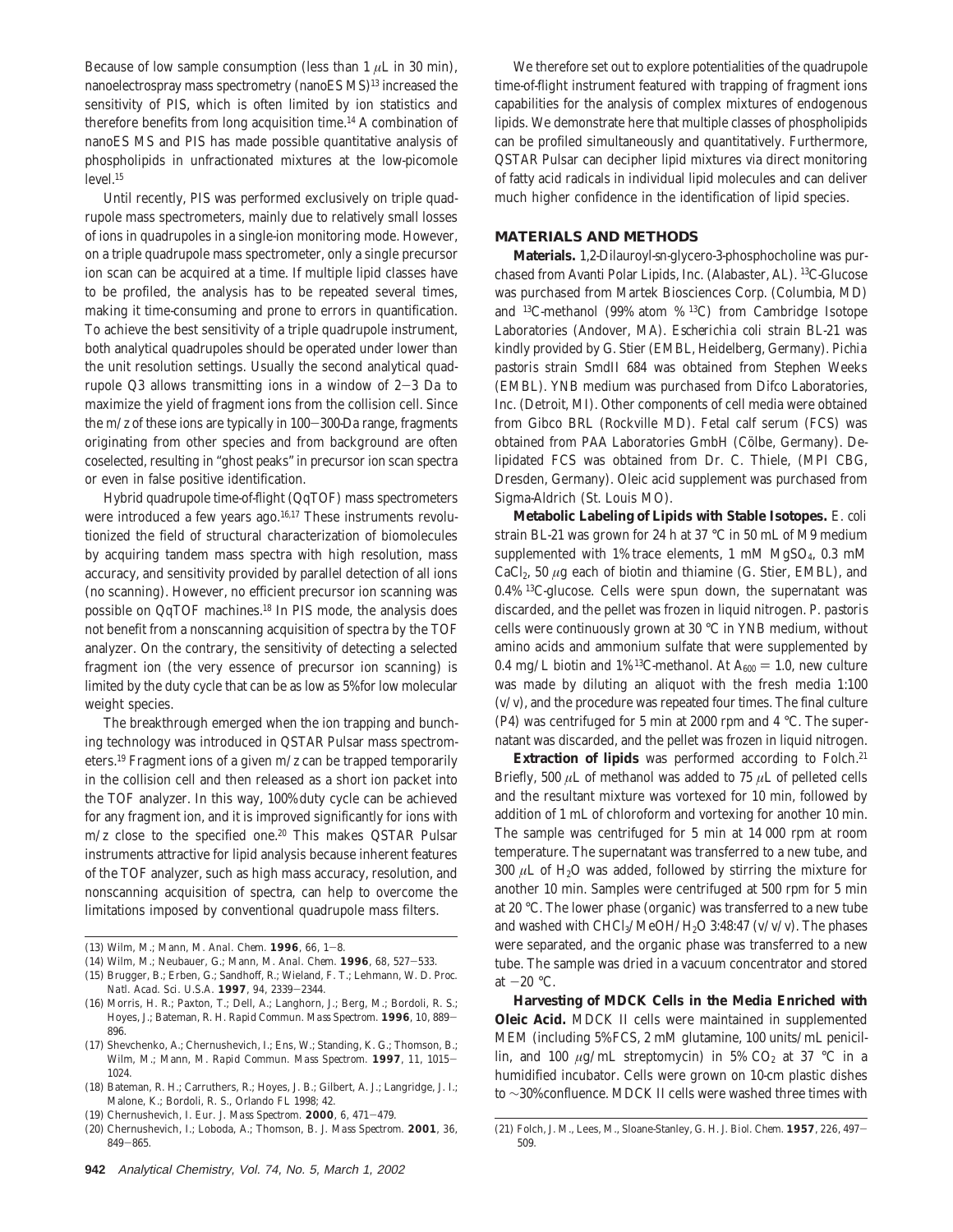#### **Table 1. Detection of Phospholipids by Precursor Ion Scanning**

| mode | cation    | selected fragment ions, $m/z^a$ |                |
|------|-----------|---------------------------------|----------------|
|      |           | unlabeled                       | $13C$ -labeled |
|      | $\rm H^+$ | 184.1                           | 189.1          |
|      | $H^+$     | 184.1                           | b              |
|      | $Li+$     | 148.0                           | 150.0          |
|      |           | 196.0                           | 201.1          |
|      | $Li^+$    | 192.0                           | 195.0          |
|      |           | 241.0                           | 247.0          |
|      |           | $153.0^{c}$                     | 156.0          |
|      |           |                                 |                |

<sup>a</sup> Fragment ions were selected within mass window of  $\pm 0.1$  Da centered at the *m/z* specified in the table. <sup>b</sup> Model organisms used for generating 13C-labeled internal standards (*E. coli, P. pastoris*) lack SMs. Ins of SMs. *<sup>c</sup>* Since this fragment ion may also be yielded from PIs and PSs, the identification should be confirmed by fatty acid scanning.

PBS buffer. A 5-mL sample of medium, containing 3% delipidated FCS instead of the normal 5% FCS, was added. The concentration of oleic acid was maintained at 100  $\mu$ M, and the cells were incubated for 24 h. The cells were scraped and pelleted in a 1.5 mL Eppendorf tube for 5 min at 14 000 rpm at room temperature. The pellet was extracted as described above.

**Sample Preparation for Mass Spectrometry.** Dried lipid extracts were redissolved in 50-500  $\mu$ L of CHCl<sub>3</sub>/MeOH 1:2 (v/ v) and vortexed for 10 min at room temperature. After brief centrifuging (5 min at 14 000 rpm), a  $19\mu$ L aliquot of the sample was mixed with 1 *µ*L of 100 mM ammonium acetate in MeOH, vortexed, and centrifuged for another 5 min followed by a mass spectrometric analysis.

**Mass spectrometry** was performed on a modified QSTAR Pulsar quadrupole time-of-flight mass spectrometer (MDS Sciex, Concord, Canada) equipped with a nanoelectrospray ion source (Protana, Odense, Denmark). Precursor ion scanning experiments were performed in both positive and negative ion modes typically using a dwell time of 100 ms (5 scans  $\times$  20 ms) at a step size of 0.2 Da at unit resolution of the Q1 quadrupole. Peak enhancement (trapping of fragment ions in the collision cell) was applied according to the instructions of the manufacturer and was controlled via either TOF Tune (on Macintosh) or Analyst QS (on PC) software. For multiple precursor ion scanning, trapping conditions were determined experimentally to achieve best transmission of all monitored fragment ions (e.g., in the *m*/*z* range <sup>153</sup>-283 in negative ion mode).

The list of masses of the characteristic headgroup fragments is provided in Table 1 (see ref 15 for their chemical structures and ref 22 for review of the mechanisms of lipid fragmentation). In negative ion mode multiple precursor ion scanning experiments with lipids from MDCK cells, the following *m*/*z* of acyl anions of the fatty acids were selected: 253.2 (16:1); 255.2 (16:0); 269.2 (13Clabeled 16:1); 271.2 (13C-labeled 16:0); 277.2 (18:3); 279.2 (18:2); 281.2 (18:1); 283.2 (18:0); 295.2 (13C-labeled 18:3); 297.2 (13Clabeled 18:2); 299.2 (13C-labeled 18:1); 301.2 (13C-labeled 18:0); 303.2 (20:4); 311.2 (20:0); 323.2 (13C-labeled 20:4); 331.2 (13Clabeled 20:0). Typically, precursor ion spectra for 2 or 4 fragments were simultaneously acquired in positive ion mode and for 19 fragments in negative ion mode. Fragment ions were recorded within the *m*/*z* window of 0.2 Da, unless specified otherwise. Peak intensities were kept below 750 counts/scan (cps) to avoid saturation of the detection system.

**Quantitative Monitoring of Changes in Lipid Profile.** An equal amount of the total unseparated extract of 13C-labeled lipids from *P. pastoris* was spiked into samples and served as the internal standard. The 13C-labeled lipid mixture was diluted so that intensities of labeled and unlabeled lipid peaks were similar. For quantification, intensities of peaks of interest were normalized to intensities of three internal standards (13C-labeled lipids of the same class) having *m*/*z* similar to that of the quantified peak. Relative changes in the concentration of lipid species were calculated as

$$
\left[\frac{\left[\frac{\text{[E]p/EIst1]}}{\text{(CIp/CIst1)}} + \frac{\text{(EIp/EIst2)}}{\text{(CIp/CIst2)}} + \frac{\text{(EIp/EIst3)}}{\text{(CIp/CIst3)}}\right]}{3} - 1\right] \times 100\%
$$

EIp and CIp stand for intensities of experimental and control peaks, respectively; EIst1-EIst3 and CIst1-CIst3 are intensities of peaks of 13C-labeled internal standards in experimental and in control spectra, respectively. The result is presented in percentage along with the mean standard error.

## **RESULTS AND DISCUSSION**

**Precursor Ion Scanning on a QSTAR Pulsar Mass Spectrometer.** To evaluate the sensitivity of a QSTAR Pulsar mass spectrometer in PIS mode, we analyzed a solution of 1,2-dilauroyl*sn*-glycero-3-phosphatidylcholine having a concentration of 6 fmol/  $\mu$ L. The isotopically resolved singly charged peak of the lipid was reliably detected (Figure 1), although it could not be distinguished from chemical noise in the TOF MS spectrum (inset). Usually, high resolution of quadrupole time-of-flight machines helps to distinguish multiply charged peptide ions from ions of chemical noise, which are mostly singly charged, by close inspection of the spectra. However, lipids are also detected as singly charged species and high resolution of the instrument alone does not guarantee confident assignment of peaks. Furthermore, intense singly charged ions of chemical background that dominated the TOF MS spectrum (Figure 1) would have provided misleading information regarding the sample identity if not verified by PIS.

The sensitivity of the QSTAR Pulsar was directly compared to the sensitivity of a conventional triple quadrupole instrument (API III from MDS Sciex) and was found to be in the same range (data not shown).

In contrast to triple quadrupole instruments, a TOF analyzer (22) Cheng, C.; Gross, M. L. *Mass Spectrom. Rev.* **<sup>2000</sup>**, *<sup>19</sup>*, 398-420. of the QSTAR Pulsar can precisely select masses of fragment ions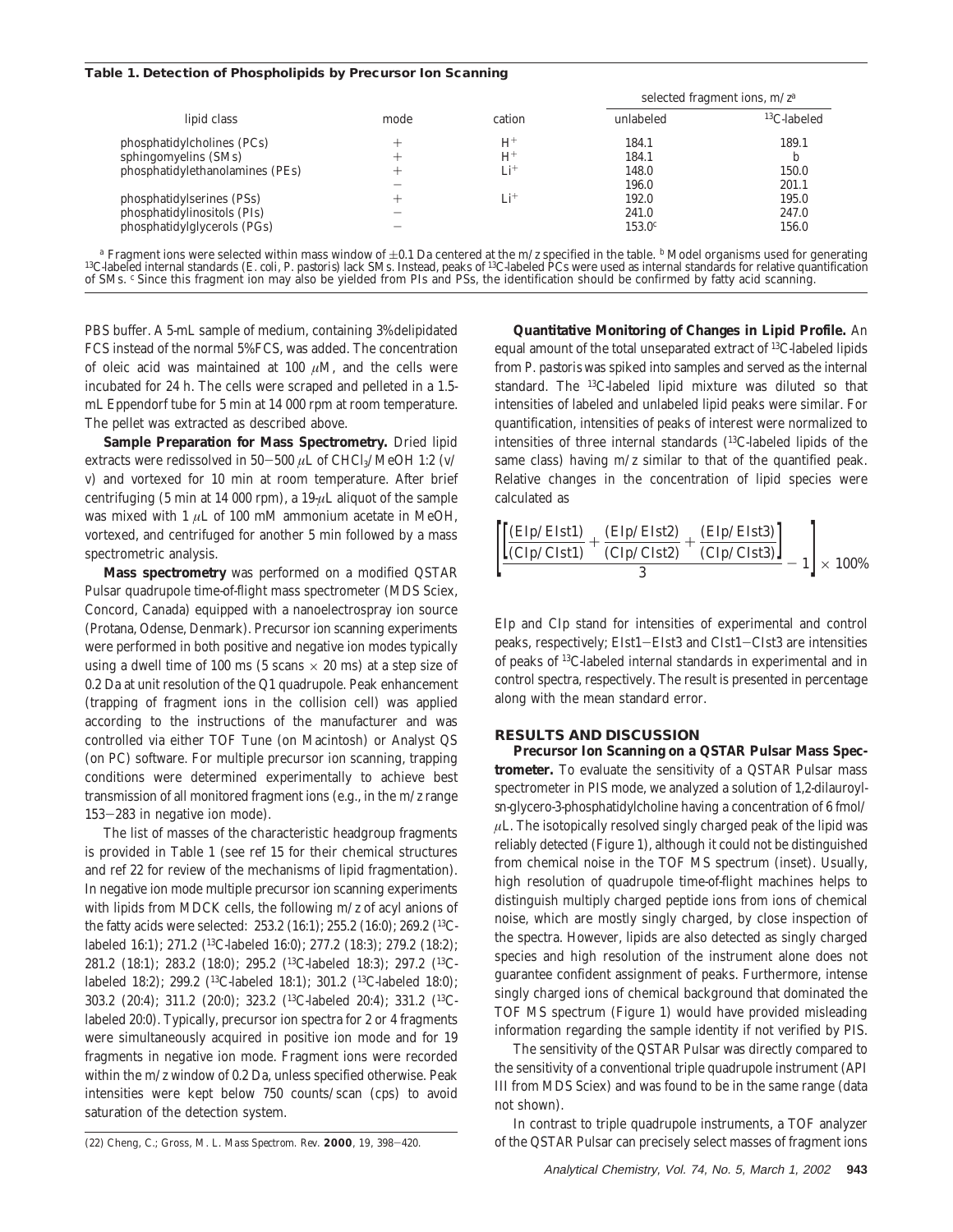

Figure 1. Upper panel: TOF MS spectrum acquired from 6 fmol/µL of the synthetic standard PC 24:0 on a QSTAR Pulsar mass spectrometer. Note that the peak of the PC 24:0 could not be distinguished from chemical noise (inset). Lower panel: precursor ion scan spectrum acquired from the same sample.



Figure 2. Segments of TOF MS (A) and precursor ion spectra (fragment  $m/z$  184.1) (B, C) acquired from a fraction of lipids floated in 1% Triton X 100. In panel B, the characteristic fragment ion was recorded within an  $m/z$  window from 184.00 to 184.20, thus including the "parasitic" fragments of the detergent and recording the same peaks as in TOF MS. In (C), the fragment ion was recorded within a narrower window from  $m/z$  184.00 to 184.10. Only PCs were detected in (C).

without compromising the sensitivity in PIS mode.<sup>23</sup> This feature drastically reduces chemical noise, increases the specificity of PIS, and is therefore important for the analysis of lipids enriched by extraction with nonionic detergents-a common method of isolat-

ing membrane rafts.24 We were able to profile endogenous PCs and SMs in a detergent-insoluble fraction enriched by flotation of a total extract of membrane lipids in cold 1% Triton X 100. No additional cleanup or extensive washing steps were included in the sample preparation routine. TOF MS spectrum acquired from (23) Steen, H.; Kuster, B.; Fernandez, M.; Pandey, A.; Mann, M. *Anal. Chem.*

**<sup>2001</sup>**, *<sup>73</sup>*, 1440-1448. (24) Brown, D. A.; Rose, J. K. *Cell* **<sup>1992</sup>**, *<sup>68</sup>*, 533-544.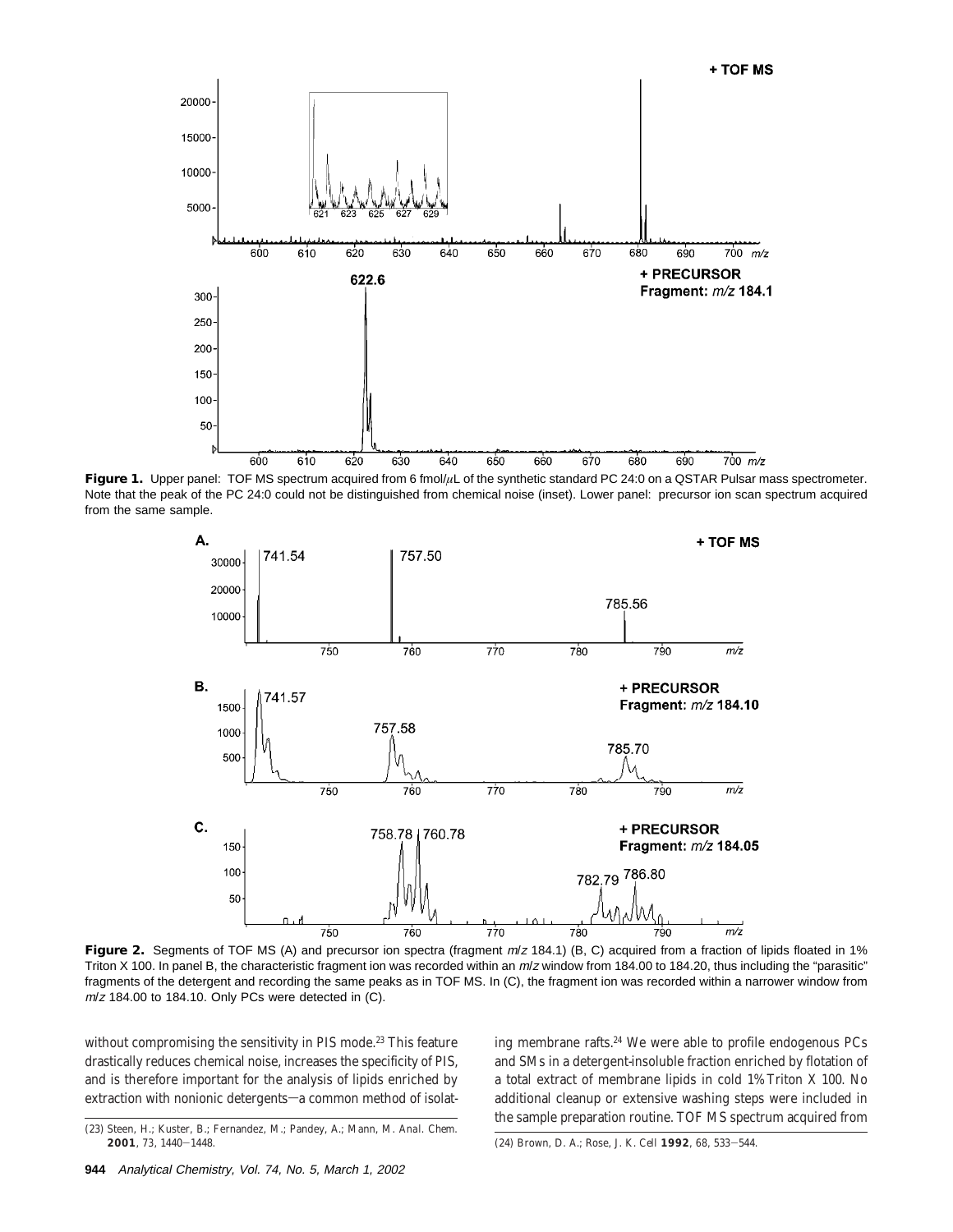

Figure 3. Metabolic labeling of PEs from E. coli with <sup>13</sup>C isotope and simultaneous detection of labeled and unlabeled forms by multiple precursor ion scanning. Upon labeling, peaks at <sup>m</sup>/<sup>z</sup> 688.6 (PE 32:1), 702.6 (PE 33:0), and 716.7 (PE 34:1) (lower panel) were shifted according to the total number of carbon atoms (upper panel). M/z of the characteristic fragment of the headgroups (upper panel, inset) increased from  $m/z$ 196.0 to 201.1 and allowed parallel and independent detection of labeled and unlabeled forms from their mixture.

the sample contained only series of clusters of the detergent with sodium and lithium ions that were detected at overwhelming intensity (Figure 2A). The same series of detergent ions appeared even in the precursor ion scan for *m*/*z* 184.1 when recorded with a relatively wide *m*/*z* window of 0.2 Da (panel B in Figure 2). Lithium adducts of Triton X oligomers produced a fragment ion with  $m/z$  184.129 (its possible structure is  $[H(C_2H_4O)_4Li]^+$ ), which accidentally almost coincide with the mass of the fragment of the headgroup of PCs that is 184.075 Da. Therefore, the *m*/*z* window had to be narrowed down to 0.1 Da around *m*/*z* 184.05 in order to record lipid ions only (panel C in Figure 2). Note that neither 0.1 nor 0.2 Da isolation of fragment ions is achievable on conventional triple quadrupole mass spectrometers.

Thus, we have demonstrated that the enhanced precursor ion scanning capability of a QSTAR Pulsar mass spectrometer makes it a valuable tool in qualitative analysis of unseparated lipid mixtures since phospholipids can be specifically detected at the level below chemical noise. The sensitivity of PIS on a QSTAR Pulsar mass spectrometer is comparable with the sensitivity of conventional triple quadrupole machines. Furthermore, superior specificity of the fragment ion selection may provide a crucial advantage in analyzing mixtures of lipids, isolated by detergentassisted extraction or flotation.

**Quantitative Analysis of Lipids by Multiple Precursor Ion Scanning (MPIS).** To address a variety of biological questions, the lipid analysis methodology should be able to monitor changes in the lipid composition in a quantitative fashion. To this end, a collection of internal standards (typically, synthetic lipids that do not occur in the living cell) is usually spiked into the analyzed sample. However, individual species within the same lipid class are detected with varying sensitivity.<sup>25</sup> Also, conventional lipid

extraction procedures, such as Bligh and Dyer's or Folch's, may result in preferential losses of some lipids (K.E. and A.S., unpublished data) or even entire lipid classes, depending on the properties of their fatty acid moieties. It is therefore important that internal standards should be almost identical to endogenous lipids of interest, although for many lipid classes such standards are not readily available. Furthermore, this requirement is impossible to meet in conventional mass spectrometric quantification, because multiple peaks of internal standards would be overlapping with peaks of interest in a complex analyte.

Digests of proteins metabolically enriched in stable isotopes are widely employed as internal standards in quantitative proteomics.26-<sup>28</sup> It is therefore conceivable that metabolic labeling of cells may also produce internal standards useful for lipid quantification. As a test bed, we analyzed total lipid extracts of *E. coli* cells. The pool of *E. coli* lipids consists of three major classes: PEs, PGs, and (in relatively minor amount) cardiolipins.<sup>29</sup> Harvesting cells in the medium that contained <sup>13</sup>C-glucose as a single carbon source enriched 13C isotopes in lipid molecules resulted in inverse isotopic distribution of their molecular ions and shifted their *m*/*z* according to the total number of carbon atoms (Figure 3). Importantly, 13C atoms were equally incorporated in fatty acids and in headgroups of lipids of all classes.

- (28) Yao, X.; Freas, A.; Ramirez, J.; Demirev, P. A.; Fenselau, C. *Anal. Chem.* **<sup>2001</sup>**, *<sup>73</sup>*, 2836-2842.
- (29) Vance, D. E.; Vance, J. *Biochemistry of lipids, lipoproteins and membranes*; Elsevier Science B.V.: Amsterdam, 1996.

<sup>(25)</sup> Koivusalo, M.; Haimi, P.; Heikinheimo, L.; Kostiainen, R.; Somerharju, P. *J. Lipid Res.* **<sup>2001</sup>**, *<sup>42</sup>*, 663-672.

<sup>(26)</sup> Gygi, S. P.; Rist, B.; Gerber, S. A.; Turecek, F.; Gelb, M. H.; Aebersold, R. *Nat. Biotechnol.* **<sup>1999</sup>**, *<sup>17</sup>*, 994-999.

<sup>(27)</sup> Oda, Y.; Huang, K.; Cross, F.; Cowburn, D.; Chait, B. *Proc. Natl. Acad. Sci. U.S.A.* **<sup>1999</sup>**, *<sup>96</sup>*, 6591-6596.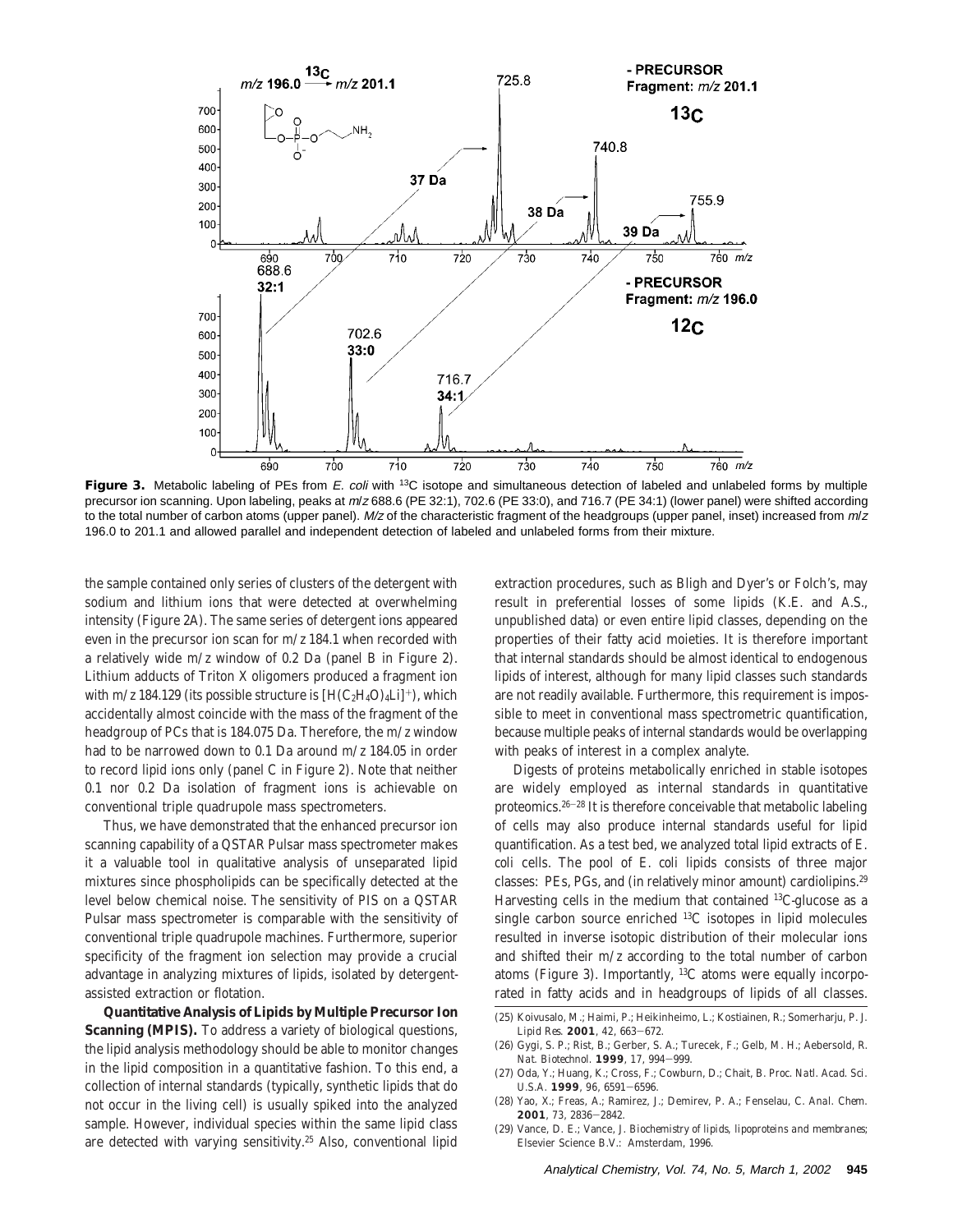

Figure 4. Tandem mass spectrum of PG with  $m/z$  719.5 acquired in negative ion mode. Peaks of acyl anions of the fatty acid moieties and the peak of a characteristic fragment of the headgroup are labeled.

Therefore, in the mixture, 13C-labeled lipids and normal lipids could be detected simultaneously by PIS using the fragment masses specific for the labeled and for the unlabeled headgroups, respectively (Figure 3). The characteristic fragment of the headgroup of PE contains five carbon atoms, and therefore, its *m*/*z* was shifted by 5 Da. Therefore, unlabeled PEs were detected by selecting the fragment with  $m/z$  196.0, <sup>13</sup>C-labeled PEs were detected at *m*/*z* 201.1, and both precursor ion spectra were acquired in parallel. An equal amount of an unfractionated extract of 13C-labeled lipids was spiked into analyzed samples, thus serving as a comprehensive internal standard. Relative changes in the concentration of lipid species were calculated from the ratio of intensities of their ions and ions of internal standards.

However, several major classes of phospholipids that are present in mammalian cells are missing in *E. coli*. Methylotrophic yeast *P. pastoris*<sup>30</sup> offers a broader spectrum of lipids and may utilize methanol as a single source of carbon. By growing *P. pastoris* cells in the medium that contained 13C-methanol, we generated a mixture of 13C-labeled lipids that was used as a comprehensive internal standard in subsequent experiments with mammalian cells. To check the linearity of the instrument response in MPIS mode, the total lipid extract from unlabeled *P. pastoris* cells was proportionally diluted and the aliquots were spiked with equal amount of the internal standard.

Currently, no neutral loss scanning option, a conventional method of detecting PEs and PSs,<sup>15</sup> is available on QSTAR Pulsar machines. To replace it, samples were spiked with 1 mM LiCl and positively charged lithium adducts of the neutral fragments<sup>31</sup> were selected as characteristic fragment ions in precursor ion scanning (Table 1).

The instrument response was linear in a  $10\times$  intensity range in both negative and positive ion modes. However, special precautions had to be taken to avoid saturating of the MCP detector. To this end, the intensities of peaks were carefully monitored during the acquisition and adjusted, if necessary, by varying the spraying voltage or the distance between the spraying capillary and the orifice of the mass spectrometer.<sup>20</sup> Due to the high sensitivity of precursor ion scans for *m*/*z* 184.1 and 189.1 (detecting of unlabeled and labeled PCs), the trapping feature had to be turned off to avoid saturation, and therefore, this scan was performed separately from other precursor ion scans in positive ion mode.

We have thus demonstrated that a combination of MPIS and metabolic isotopic labeling of lipids enables quantitative monitoring of changes in any detectable lipid class with no recourse to synthetic standards. Importantly, a comprehensive standard may be spiked into samples before fractionation or extraction, and therefore, the results would be much less affected by biased losses of the analyzed lipids. However, the method only allows monitoring of *relative changes* in the lipid profile rather than determining the *absolute concentration* of individual lipids in the sample. If the latter is required, it will be necessary to once quantify the standard mixture using one of established protocols.

**Profiling of Lipids by Fatty Acid Scanning (FAS).** Precursor ion scanning for the *m*/*z* of the characteristic fragment of the headgroup detects lipid species of the same class and allows calculation of the total number of carbon atoms and the total number of double bonds in fatty acid moieties. However, such a scan does not reveal what fatty acid radicals are present in the particular lipid molecule and the intensity of detected peaks merely

<sup>(30)</sup> Pringle, J., Broach, J., Jones, E., Eds. *The molecular and cellular biology of the yeast Saccharomyces: gene expression*; Cold Spring Harbor Laboratory Press: Cold Spring Harbor, NY, 1992.

<sup>(31)</sup> Hsu, F. F.; Turk, J. *J. Am. Soc. Mass Spectrom.* **<sup>2000</sup>**, *<sup>11</sup>*, 986-999.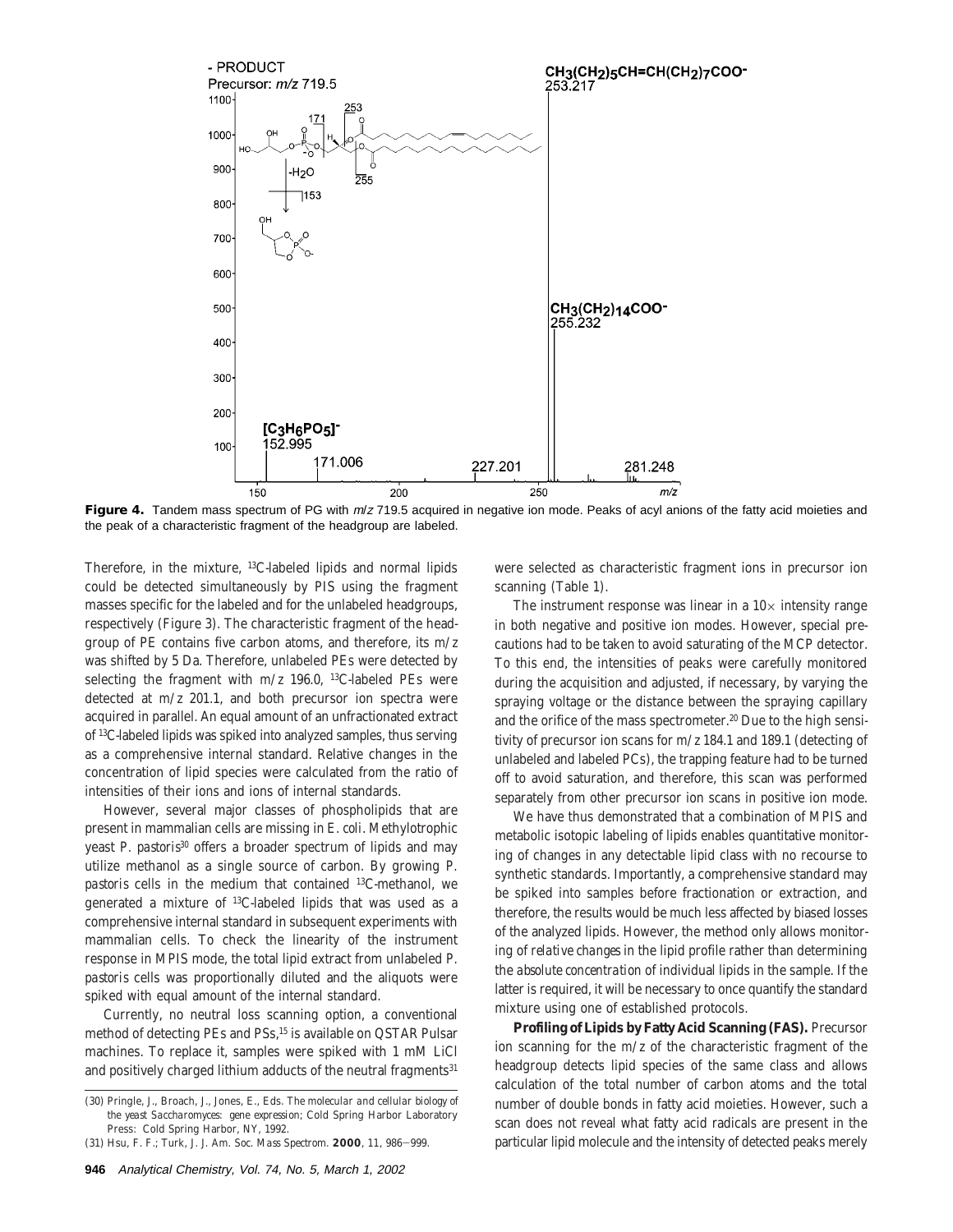

a Cyclopropane fatty acid c17:0 and unsaturated fatty acid 17:1 are isobaric.

b Inferred from  $m/z$  and another identified fatty acid moiety.

**Figure 5.** (A) A segment of the overlay of multiple profiles of HGS and FAS of E. coli phospholipids. (B) Fatty acid moieties and their localization at the glycerol backbone, as suggested by FAS.

reflects "average" concentration of a pool of isobaric molecules rather than the concentration of the chemically individual lipid.

Hsu and Turk demonstrated previously that in negative ion mode low-energy CID of major glycerophospholipids might produce acyl anions of their fatty acid constituents.31-<sup>34</sup> Indeed, fragmenting of a PG with *m*/*z* 719.5 at moderate (40 eV) collision energy completely destroyed the precursor ion and yielded peaks of acyl anions of both fatty acids moieties, along with the peak of the fragment of the headgroup. Importantly, the intensity of acyl anions was 5-10 times higher than that of the headgroup fragment (Figure 4). Glycerophospholipids are known to comprise <sup>∼</sup>20 major FAs. Masses of FAs are typically in 200-300-Da range, close to the masses of the headgroup fragments (Table 1) and

We therefore reasoned that in a single experiment MPIS could detect lipids by simultaneous monitoring the acyl anions of all major fatty acids, which may (or may not) be present in a particular sample and thus would complement monitoring of characteristic fragments of lipid headgroups. These modes of precursor ion scanning were subsequently termed as FAS and head group scanning (HGS), respectively.

could be enhanced together under the same trapping settings. $19,20$ 

Profiling of a total extract of *E. coli* lipids by FAS and HGS is presented here as an example (Figure 5). Spectral profiles for six major fatty acids and for two headgroups were acquired simultaneously. Overlaying HGS profiles with FAS profiles allowed us to identify fatty acids linked to the glycerol backbone for every individual species of *E. coli* lipids (inset in Figure 5). In tandem mass spectra of glycerophospholipids *sn*-2 carboxylate fragment ions are more abundant than *sn*-1 carboxylate ions.<sup>31-34</sup> Therefore,

<sup>(32)</sup> Hsu, F. F.; Turk, J. *J. Mass Spectrom.* **<sup>2000</sup>**, *<sup>35</sup>*, 595-606.

<sup>(33)</sup> Hsu, F. F.; Turk, J. *J. Am. Soc. Mass Spectrom.* **<sup>2000</sup>**, *<sup>11</sup>*, 892-899. (34) Hsu, F. F.; Turk, J. *J. Am. Soc. Mass Spectrom.* **<sup>2000</sup>**, *<sup>11</sup>*, 797-803.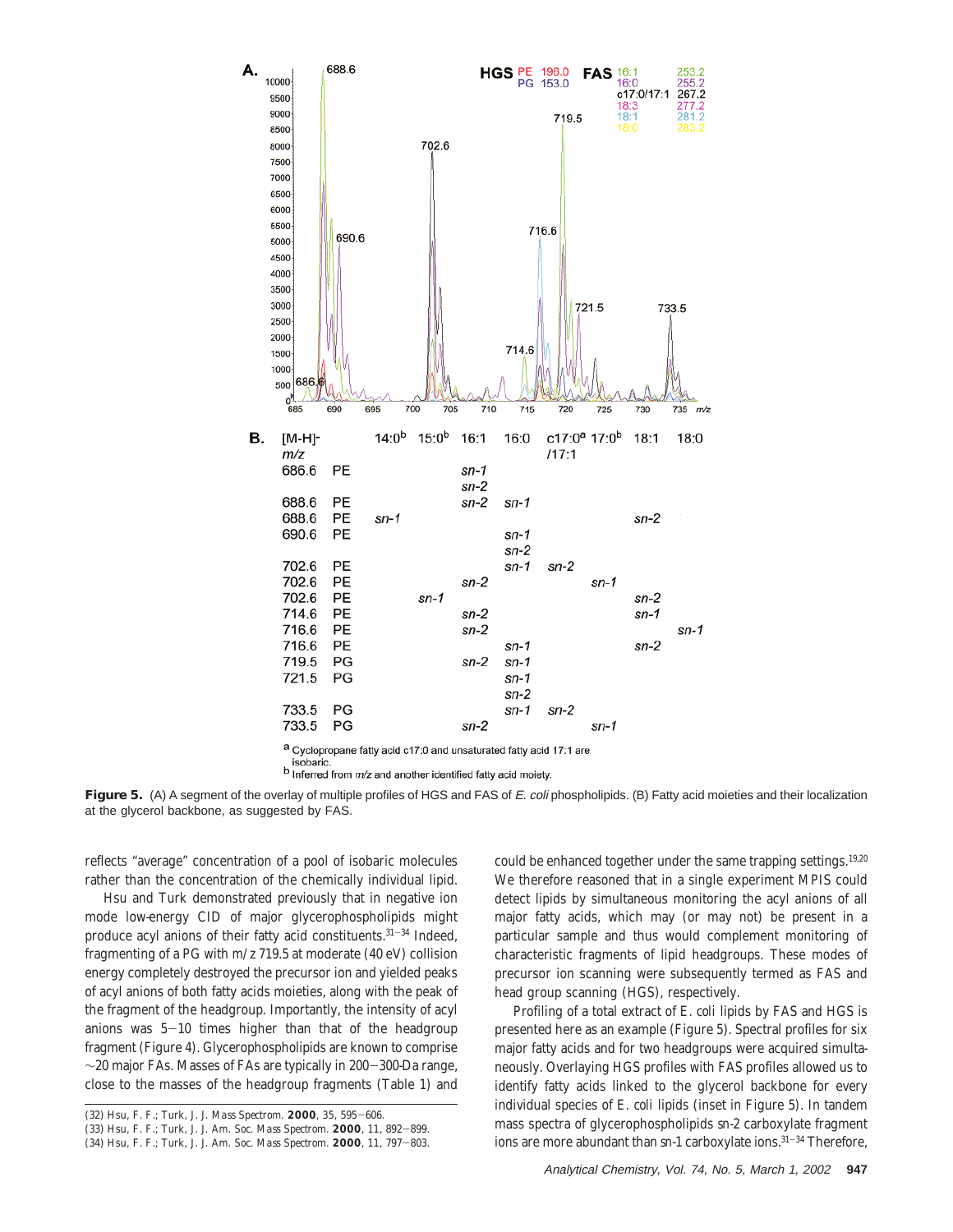

**Figure 6.** A segment of precursor ion scan spectra in the m/z 820–850 range, acquired in parallel for PG (m/z 153.0), PI (m/z 241.0), 16:0 (m/<sup>z</sup> 255.2), 18:1 (m/<sup>z</sup> 281.2), and 18:2 (m/<sup>z</sup> 279.2). Overlaying of multiple precursor ion scan spectra reveals the identity of individual lipid species.

50

the position of fatty acid moieties at the glycerol backbone can also be determined from FAS spectra. Taken together, these data elucidated the full complexity of glycerophospholipid composition. For example, the lipid detected at *m*/*z* 702.6 (PE 33:1) is a mixture of at least two isobaric forms: PE 16:0/17:1 and PE 15:0/18:1. Importantly, no tuning of collision energy was required to yield acyl anions from molecules of various classes of lipids (see also the discussion below) and their abundance was always much higher than that of the headgroup fragments, thus increasing the sensitivity of lipid detection.

Acyl anions of fatty acid moieties are produced by collisional fragmentation of anions of glycerophospolipids. Therefore, under conventional settings, FAS does not identify the fatty acid moieties of strongly positively charged lipids, such as PCs or SMs. However, the mass of the fatty acid radical in sphingomyelins could be calculated from their intact masses determined in positive ion mode. In principle, negative ionization of PCs could be achieved via chloride anion clusters.35 Collisional dissociation of the products of orifice fragmentation of these clusters may also yield acyl anions<sup>15</sup> and subsequently be used for FA profiling.

The reliability of identification and quantification of lipids by precursor ion scanning depends on the accurate selection of fragment masses and may be compromised if other molecules (of lipid and nonlipid origin) yield fragments of similar mass. In ambiguous cases, complementing HGS by FAS provided independent verification of the identity of lipids. Profiling of *P. pastoris* lipids may serve as an example (Figure 6). Peaks at *m*/*z* 833.7 and 835.7 were detected independently at the precursor ions scans specific for PGs and for PIs (Table 1). However, taken together

40 30 Relative change in % 20 10 0  $-10$  $-20$  $-30$ PC PE PI PS **SM** 

**Figure 7.** Relative changes in total composition of phospholipid from MDCK II cells treated with oleic acid. MDCK II cells grown in the conventional media served as control.

with FAS spectra, these peaks were unambiguously identified as PI 16:0/18:2 and PI 16:0/18:1, respectively. Subsequent inspection of data revealed that the fragment ion with *m*/*z* 153.0 is yielded upon collisional fragmentation of PGs, PIs, and PSs but not of PEs or PCs.

**Exploring Perturbations in a Global Lipid Profile.** As demonstrated above, MPIS on a QSTAR Pulsar mass spectrometer enables fast, quantitative, and comprehensive profiling of major glycerophospholipids in unfractionated total lipid extracts via HGS. At the same time, FAS helps to elucidate the heterogeneity of isobaric lipid species and verifies identification of lipids achieved via HGS. Therefore, a combination of FAS and HGS may shed light on complex changes in composition of lipids that accompany a variety of cellular phenomena.

<sup>(35)</sup> Munster, H.; Stein, J.; Budzikiewicz, H. *Biomed. Environ. Mass Spectrom.* **<sup>1986</sup>**, *<sup>13</sup>*, 423-427.